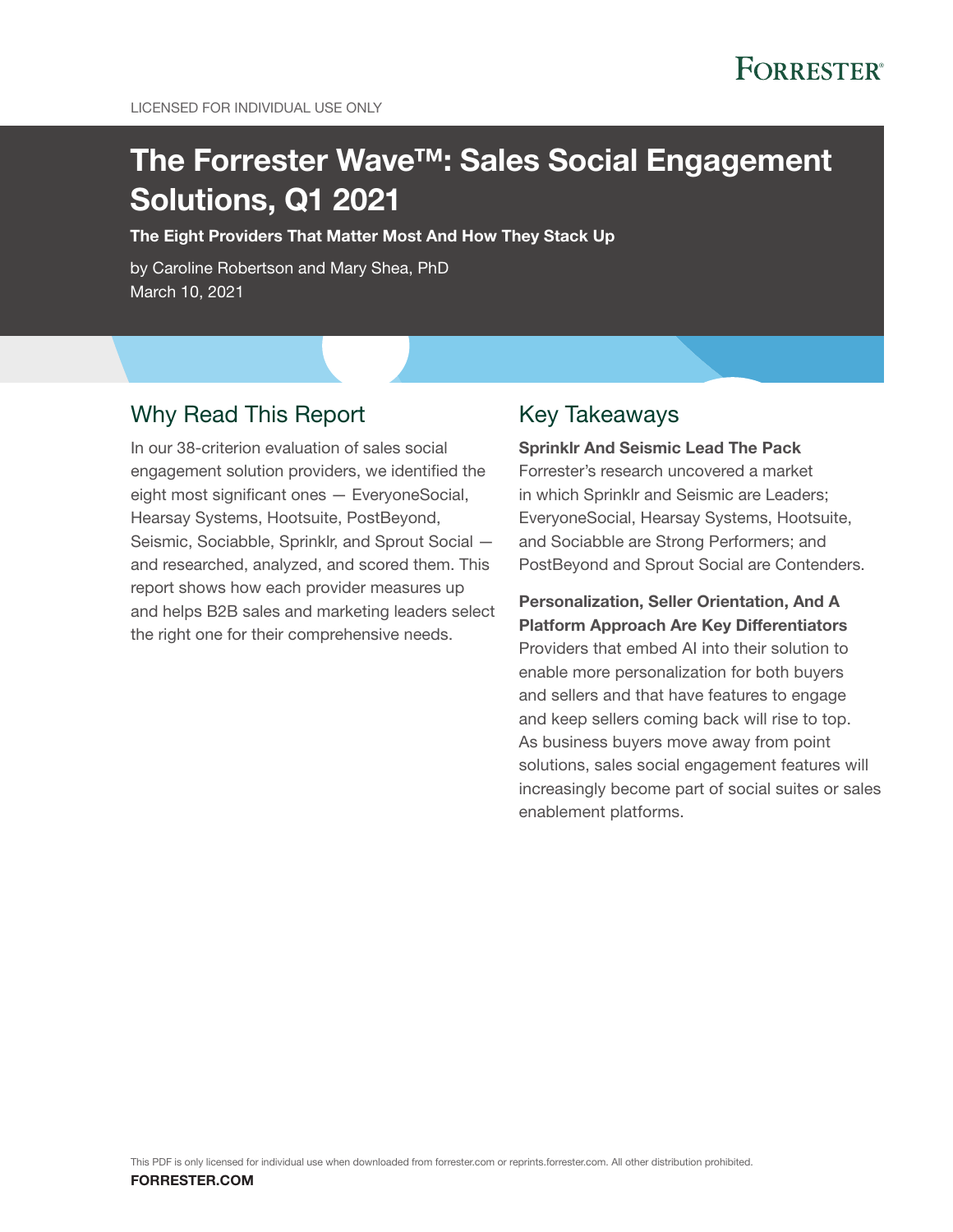### The Forrester Wave™: Sales Social Engagement Solutions, Q1 2021

The Eight Providers That Matter Most And How They Stack Up

by [Caroline Robertson](http://www.forrester.com/go?objectid=BIO11764) and Mary Shea, PhD with [Jessica Liu](http://www.forrester.com/go?objectid=BIO10824), [Robert Perdoni](http://www.forrester.com/go?objectid=BIO12364), and Kara Hartig March 10, 2021

### Table Of Contents

- 2 Sales Social Engagement Solutions Yield To Full Platform Plays
- 2 Evaluation Summary
- 6 Vendor Offerings
- 6 Vendor Profiles

Leaders

Strong Performers

**Contenders** 

9 Evaluation Overview

Vendor Inclusion Criteria

10 Supplemental Material

Related Research Documents

[The Democratization Of B2B Sales](http://www.forrester.com/go?objectid=RES149555) [The Forrester Wave™: Social Suites, Q4 2019](http://www.forrester.com/go?objectid=RES144595) [The State Of Digitized Selling](http://www.forrester.com/go?objectid=RES150015)



Share reports with colleagues. Enhance your membership with Research Share.

### **FORRESTER®**

Forrester Research, Inc., 60 Acorn Park Drive, Cambridge, MA 02140 USA +1 617-613-6000 | Fax: +1 617-613-5000 | forrester.com

© 2021 Forrester Research, Inc. Opinions reflect judgment at the time and are subject to change. Forrester®, Technographics®, Forrester Wave, TechRadar, and Total Economic Impact are trademarks of Forrester Research, Inc. All other trademarks are the property of their respective companies. Unauthorized copying or distributing is a violation of copyright law. Citations@forrester.com or +1 866-367-7378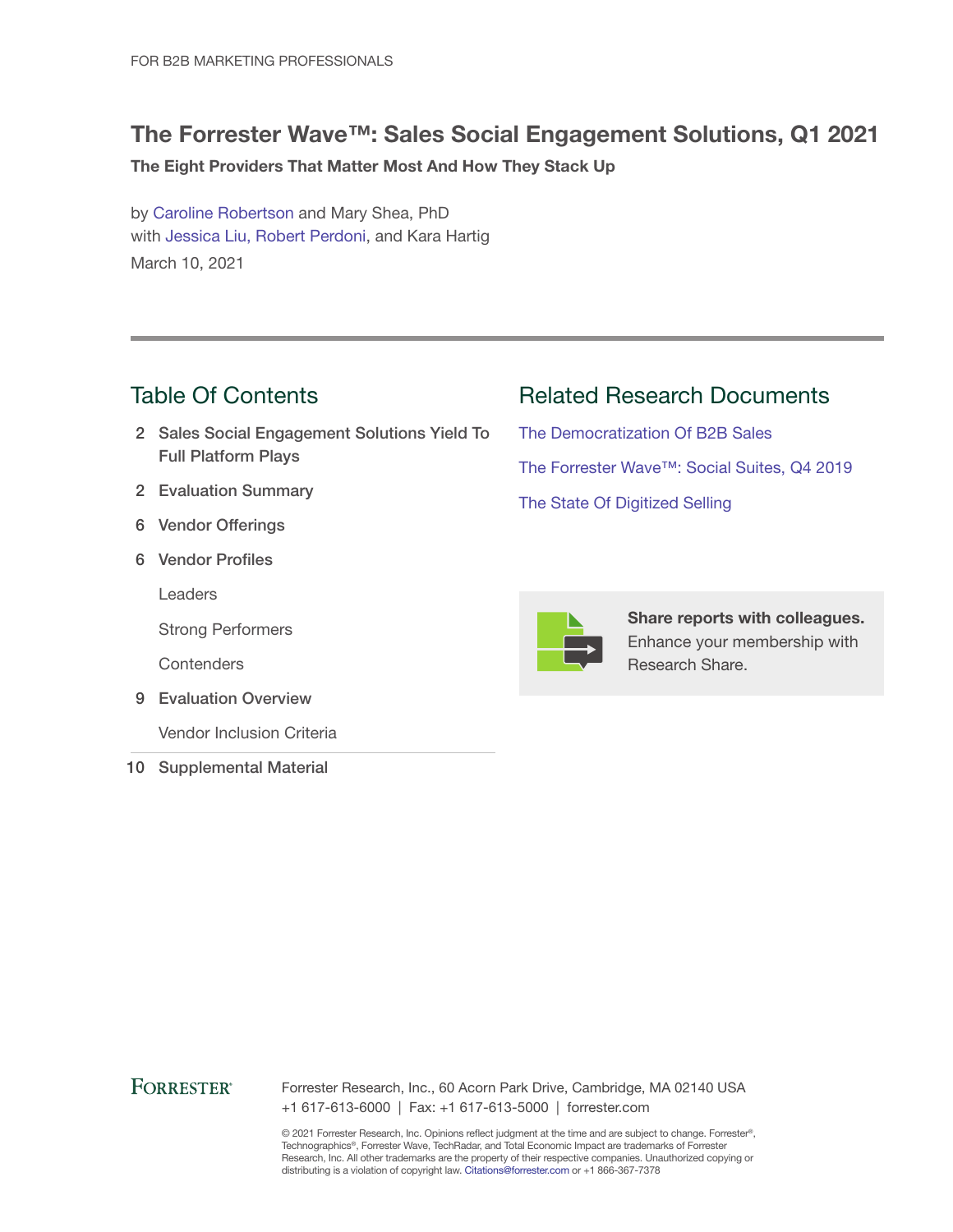Since publishing "[The Forrester New Wave™: Sales Social Engagement Tools, Q2 2019](https://www.forrester.com/go?objectid=res146141)," B2B sellers can no longer walk the halls at prospect and customer headquarters; the category has received [\\$358 million in venture investment,](https://www.venturescanner.com) and the sales enablement unicorn Seismic acquired Grapevine6. Now more than ever, sellers need access to the best tools and technologies. But in Forrester's Q4 2020 Global Sales Enablement Survey, only 38% of B2B companies had rolled out a sales social engagement solution. As companies look to better mesh their social media programs with their enterprises' broader activities, sales social engagement customers should look for providers that:

- Bring sales social engagement into a unified platform. Social technology microecosystems called "[social suites"](https://www.forrester.com/go?objectid=res144595) — support listening, advertising, word of mouth, and other marketing activities and have features to support the sales use case. Sales content providers have traditionally focused on helping sellers quickly access, modify, and share internal digital content with buyers across channels. Look for sales content providers that marry internal and third-party content delivery across a range of channels and networks. Whether it's through social suites or sales content solutions, customers will benefit from bringing marketing and selling activities together on one platform.
- Leverage AI to enhance experiences for sellers and buyers. The best sales social engagement solutions use AI to help sellers establish their professional presence across networks, refine personalized content streams, and suggest the most pertinent excerpts from content to fuel shares. Top solutions enhance experiences for buyers too. By analyzing buyer profile data captured in the CRM, web presence, or other social activity, solutions with embedded AI help sellers share personalized content that matches each buyer's unique interests. With this kind of recommendation engine, sellers can deliver the B2C-like experiences that buyers expect from the very first interaction.
- Have a user experience that gets and keeps sellers engaged. Before the pandemic, sales social engagement providers struggled to gain meaningful traction outside of large financial services, professional services, and technology companies. But with digital being a necessary requirement for initiating, maintaining, and extending business relationships, all types of sellers must have access to a solution to support social engagement. Intuitive and easy-to-use functionality as well as other features such as leaderboards and gamification will ensure high initial and post-rollout engagement. Additionally, look for a provider that can bring to bear subject matter expertise with the sales use case and help with seller best practice training, measurements, and industry benchmarks.

### Evaluation Summary

The Forrester Wave™ evaluation highlights Leaders, Strong Performers, Contenders, and Challengers. It's an assessment of the top vendors in the market and does not represent the entire vendor landscape. You'll find more information about this market in our reports on [sales social engagement](https://www.forrester.com/go?objectid=res146141).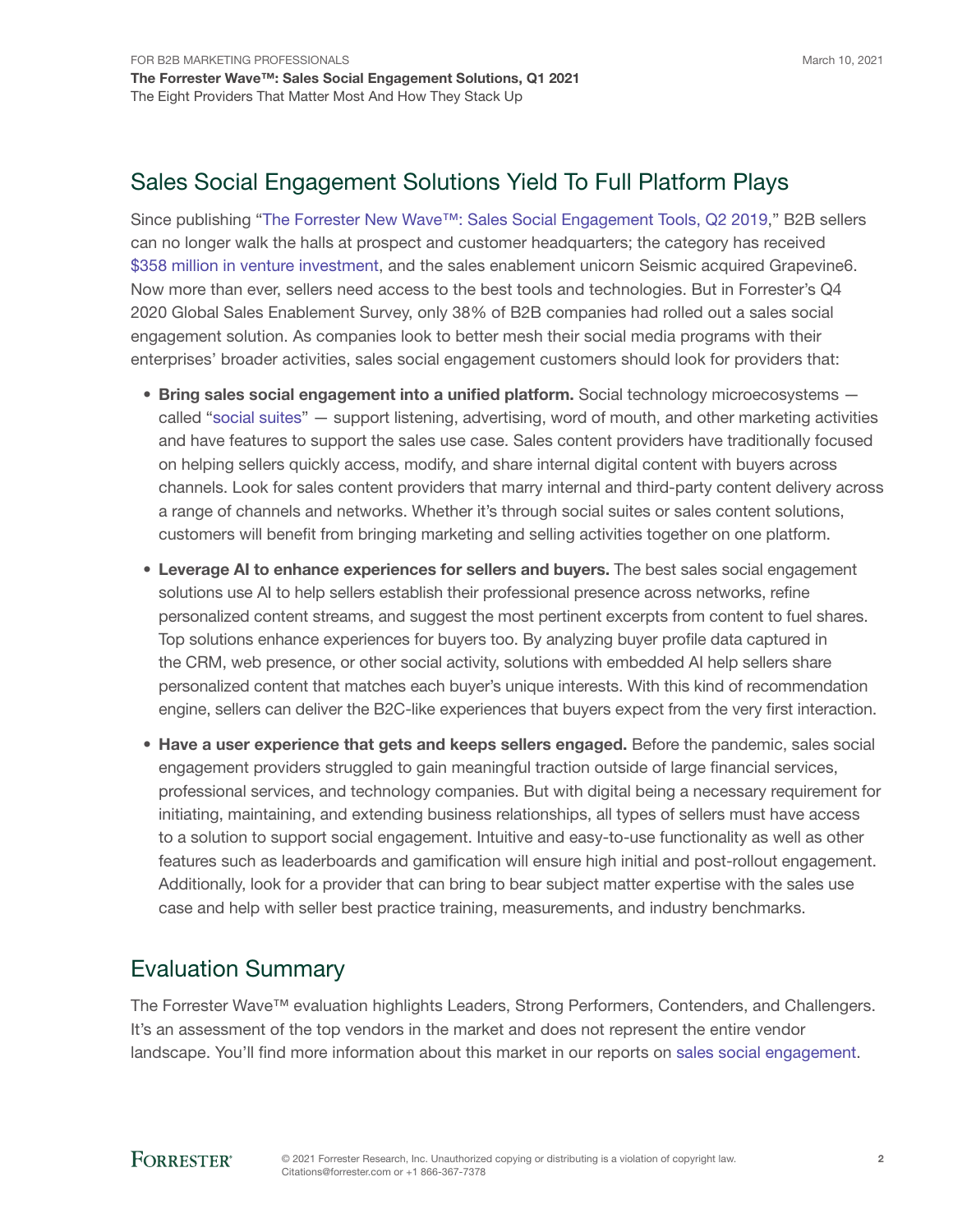We intend this evaluation to be a starting point only and encourage clients to view product evaluations and adapt criteria weightings using the Excel-based vendor comparison tool (see Figure 1 and see Figure 2). Click the link at the beginning of this report on Forrester.com to download the tool.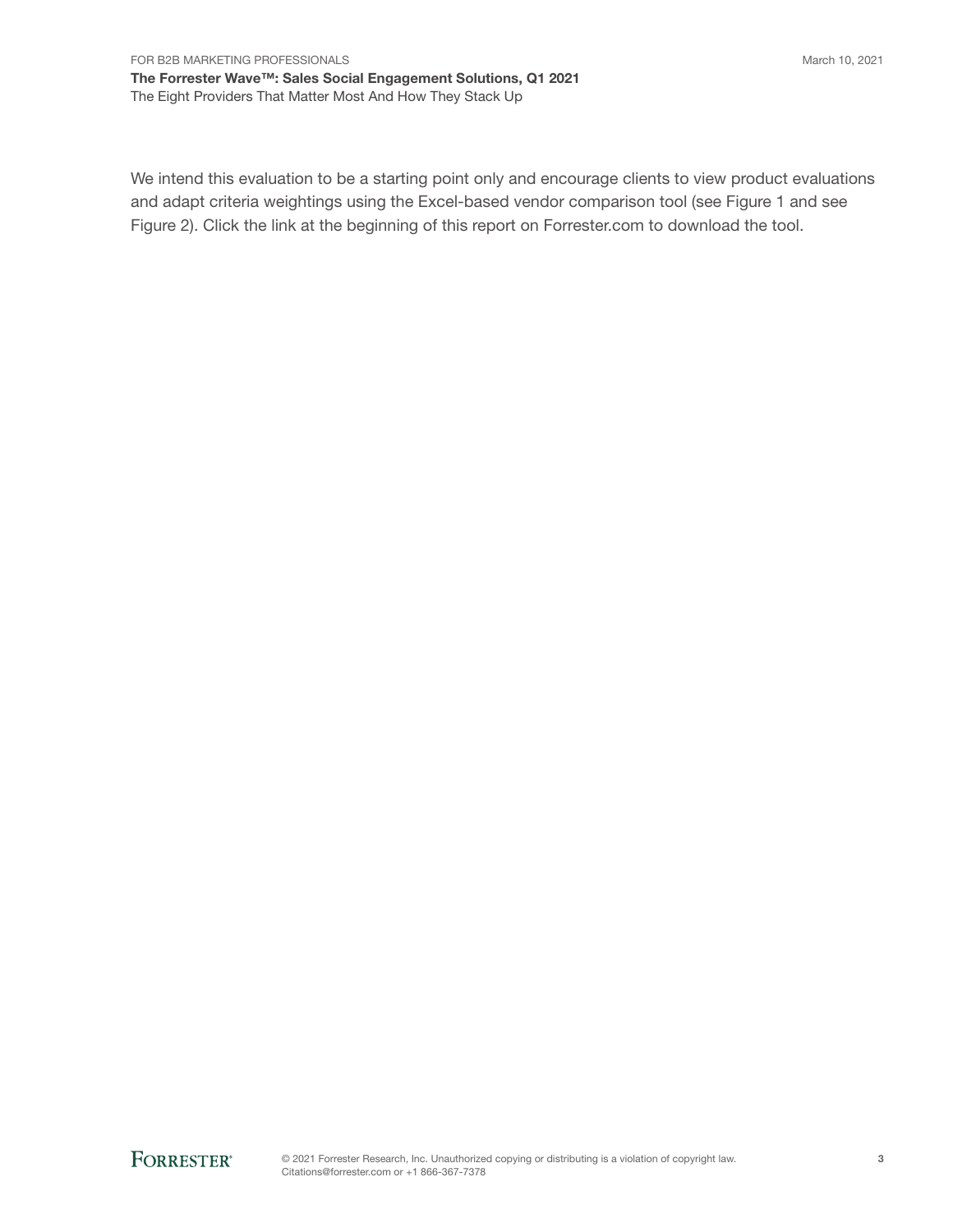FIGURE 1 Forrester Wave™: Sales Social Engagement Solutions, Q1 2021

## THE FORRESTER WAVE™

Sales Social Engagement Solutions

Q1 2021

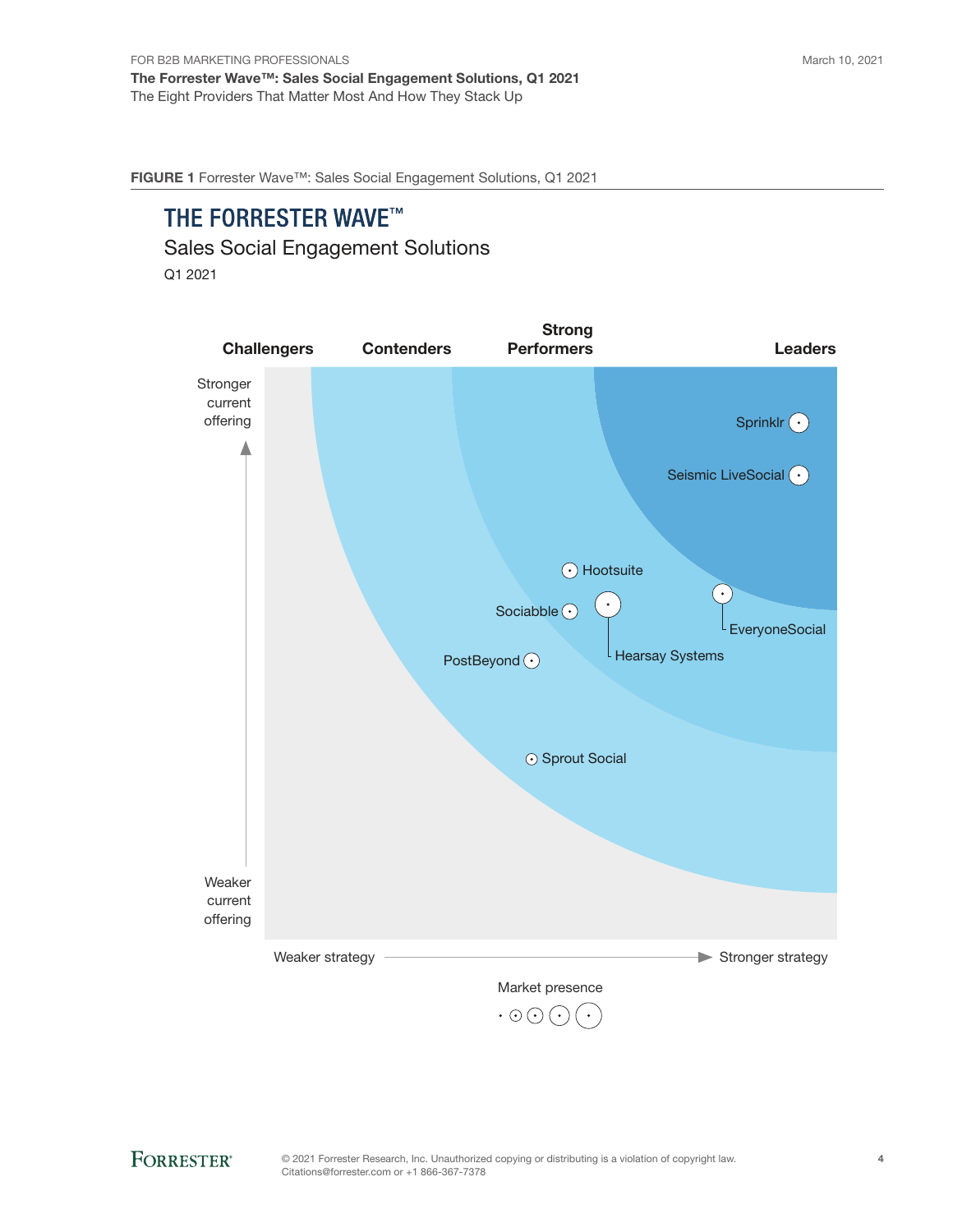|                                           |                |      | 12 Years Heatson Start |           |            |         |           |          |               |
|-------------------------------------------|----------------|------|------------------------|-----------|------------|---------|-----------|----------|---------------|
|                                           | Formald String |      |                        | Hootsuite | PostBayona | Seismic | Sociadole | Sprinkli | Sproutscocial |
|                                           |                |      |                        |           |            |         |           |          |               |
| <b>Current offering</b>                   | 50%            |      |                        |           | 2.43       | 4.05    | 2.86      | 4.51     | 1.57          |
| Technology integration                    | 11%            | 1.57 | 3.86                   | 3.86      | 1.57       | 4.14    | 1.57      | 4.14     | 1.43          |
| Channels/blogs/messaging                  | 11%            | 3.00 | 1.67                   | 3.67      | 2.33       | 3.67    | 4.33      | 5.00     | 1.67          |
| Content                                   | 11%            | 2.20 | 2.20                   | 2.80      | 3.00       | 4.20    | 2.40      | 4.80     | 1.20          |
| Al/machine learning                       | 11%            | 3.00 | 3.00                   | 1.00      | 1.00       | 5.00    | 1.00      | 5.00     | 1.00          |
| Reporting and analytics                   | 11%            | 3.00 | 3.00                   | 3.00      | 1.00       | 3.00    | 3.00      | 3.00     | 3.00          |
| Measurement and ROI                       | 11%            | 2.20 | 3.60                   | 2.40      | 4.20       | 3.60    | 2.20      | 5.00     | 0.60          |
| User experience                           | 11%            | 4.20 | 3.00                   | 3.60      | 2.80       | 4.20    | 4.60      | 5.00     | 3.60          |
| Security and privacy                      | 11%            | 3.00 | 3.00                   | 3.67      | 1.00       | 3.67    | 3.67      | 3.67     | 0.67          |
| <b>Services</b>                           | 11%            | 5.00 | 3.00                   | 5.00      | 5.00       | 5.00    | 3.00      | 5.00     | 1.00          |
| <b>Strategy</b>                           | 50%            | 4.00 | 3.00                   | 2.67      | 2.33       | 4.67    | 2.67      | 4.67     | 2.33          |
| Product vision                            | 17%            | 3.00 | 3.00                   | 3.00      | 1.00       | 5.00    | 1.00      | 5.00     | 1.00          |
| Execution and product roadmap             | 17%            | 3.00 | 3.00                   | 3.00      | 3.00       | 5.00    | 1.00      | 3.00     | 1.00          |
| Performance                               | 17%            | 5.00 | 3.00                   | 3.00      | 3.00       | 5.00    | 3.00      | 5.00     | 3.00          |
| Customer support and global<br>deployment | 17%            | 5.00 | 3.00                   | 3.00      | 5.00       | 3.00    | 3.00      | 5.00     | 3.00          |
| Commercial model                          | 17%            | 5.00 | 3.00                   | 1.00      | 1.00       | 5.00    | 5.00      | 5.00     | 3.00          |
| Category vision                           | 17%            | 3.00 | 3.00                   | 3.00      | 1.00       | 5.00    | 3.00      | 5.00     | 3.00          |
| <b>Market presence</b>                    | 0%             | 3.50 | 4.50                   | 3.00      | 3.00       | 4.00    | 3.00      | 4.00     | 2.00          |
| Revenue                                   | 50%            | 3.00 | 5.00                   | 4.00      | 1.00       | 5.00    | 3.00      | 4.00     | 2.00          |
| Customers                                 | 50%            | 4.00 | 4.00                   | 2.00      | 5.00       | 3.00    | 3.00      | 4.00     | 2.00          |

All scores are based on a scale of 0 (weak) to 5 (strong).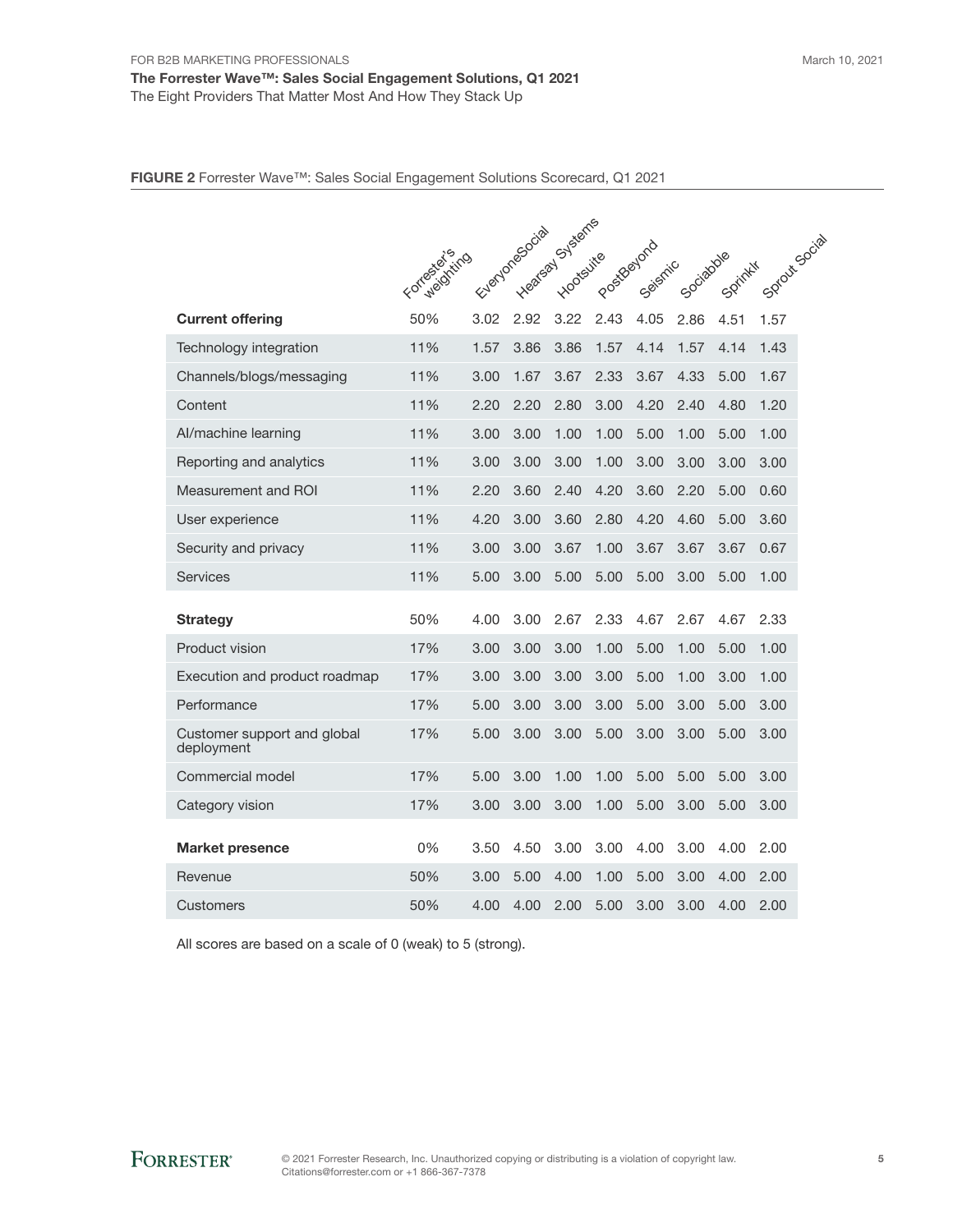### Vendor Offerings

Forrester included eight vendors in this assessment: EveryoneSocial, Hearsay Systems, Hootsuite, PostBeyond, Seismic, Sociabble, Sprinklr, and Sprout Social (see Figure 3).

| <b>FIGURE 3</b> Evaluated Vendors And Product Information |  |
|-----------------------------------------------------------|--|
|-----------------------------------------------------------|--|

| Vendor                 | <b>Product evaluated</b>    |
|------------------------|-----------------------------|
| EveryoneSocial         | EveryoneSocial              |
| <b>Hearsay Systems</b> | <b>Hearsay Social</b>       |
| Hootsuite              | <b>Hootsuite Amplify</b>    |
| PostBeyond             | PostBeyond                  |
| Seismic                | Seismic LiveSocial          |
| Sociabble              | Sociabble                   |
| Sprinklr               | <b>Sprinklr Distributed</b> |
| <b>Sprout Social</b>   | <b>Bambu</b>                |

### Vendor Profiles

Our analysis uncovered the following strengths and weaknesses of individual vendors.

### Leaders

• Sprinklr leads by unifying marketing and sales activities on one platform. With capabilities that support listening, publishing, advertising, and embedded AI functionality to help users create network-appropriate profiles, Sprinklr meets the comprehensive needs of both marketers and sellers. The platform facilitates user collaboration across notes, queues, and tasks, and industryspecific workflows can be customized across channels, regions, and account groups.

The vendor has made significant R&D investments in its technology architecture to support more than 10 messaging apps, giving global sellers the flexibility to communicate in relevant regional formats. Reference customers praise the vendor for its ability to dynamically scale and deploy the platform as well as its deep functionality that serves a wide range of users and use cases. With the bulk of its customers in finance, automotive, and hospitality industries, Sprinklr is an ideal fit for companies with large globally distributed sales forces.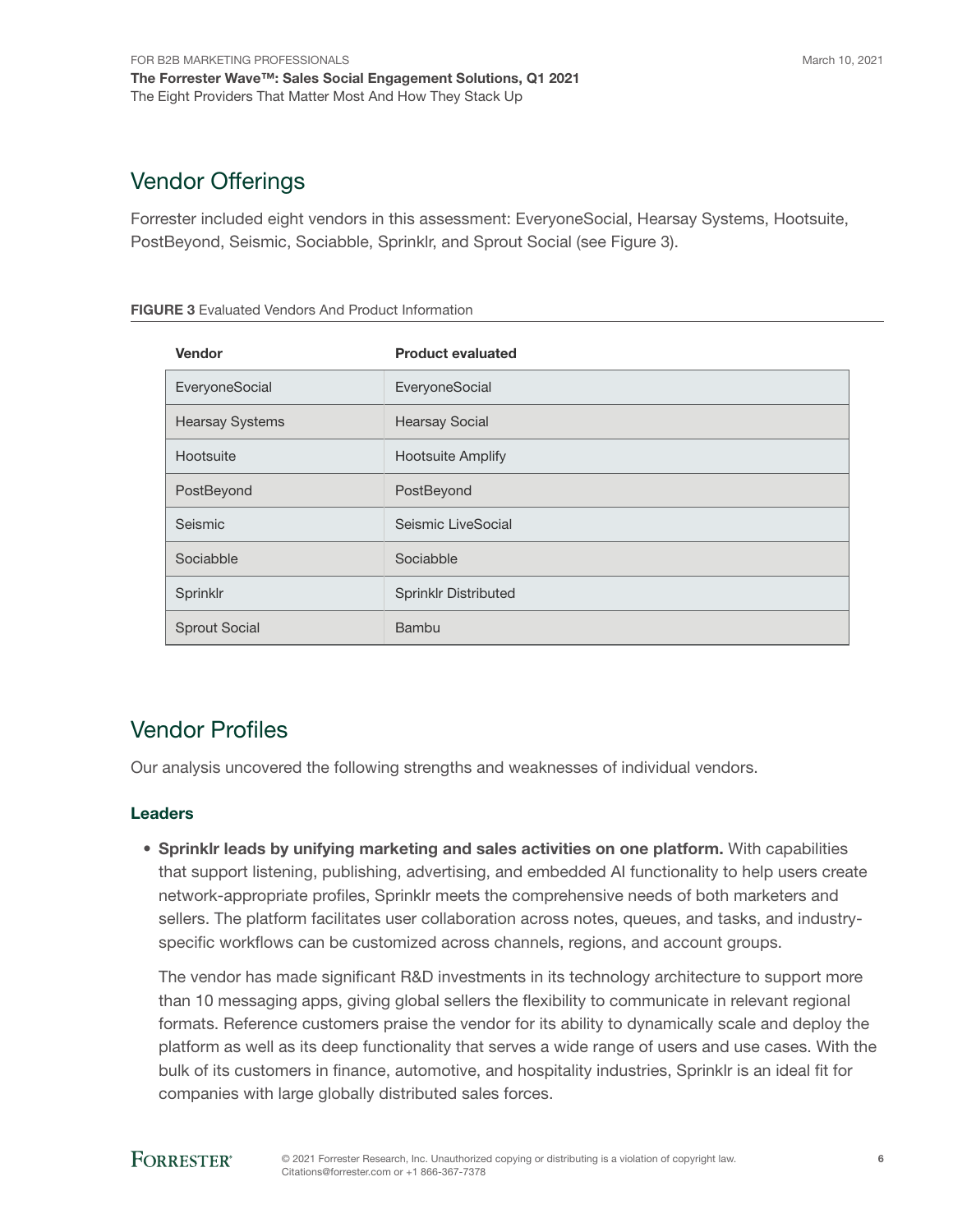• Seismic leads by creating a singular intelligent content experience for sellers. Integrated with Seismic's sales content solution, the LiveSocial product allows sellers to access internal and third-party content from a single repository, creating a unified seller experience. The product synchronizes assets into new content streams that can be shared across various social networks and then matches the content to an AI-generated interest profile for each seller to ensure the authenticity and uniqueness of their shares.

Seismic's acquisition of Grapevine6 was a natural fit due to their shared vision that the best way for sellers to engage buyers is with personalized digital content and go-to-market sweet spots in the financial services industry. Reference customers appreciate the scope of external content but want the vendor to support more than LinkedIn, Twitter, and Facebook. Existing Seismic customers, as well as any company that wants to digitally activate its sellers with a top-tier enablement solution, will find Seismic LiveSocial to be an appealing match.

#### Strong Performers

• EveryoneSocial outperforms with its UI and customer experience. The EveryoneSocial platform is intended to be so intuitive that individual users can successfully onboard themselves with little to no training. Gamification and leader boards drive initial adoption and keep users coming back. The native app is available on iOS and Android devices and has 100% feature parity between desktop and mobile devices.

With some of the world's best-known global technology and professional services firms as its customers, the vendor delivers white-glove service through its dedicated implementation and customer success teams. While the reference customers we heard from want more integrations with their other market-facing systems, they also told us they value the platform's ease of use and the vendor's "incredible customer service." EveryoneSocial is a good fit for companies with a large global footprint that want to activate hundreds of users with ease.

• Hearsay Systems bets on financial services companies to propel it forward. Hearsay specializes in and tailors its capabilities to wealth management, life insurance, and property and casualty insurance providers. The vendor has an enterprise-grade product that cleanly integrates into customers' training and workflows. Its professional services team also provides custom and turnkey integrations with CRM and archiving systems — all with a focus on compliance — to meet the needs and regulatory requirements for these sophisticated customers.

Hearsay publishes an annual social selling study that benchmarks variables across the industries it serves. Reference customers were enthusiastic about the platform's UI and ease of use for their advisors but wanted better reporting and analytics and hope to derive more value from AI functionality in the future. Hearsay is a good fit for enterprise financial services companies that value a vendor that deeply understands their industry and social use cases.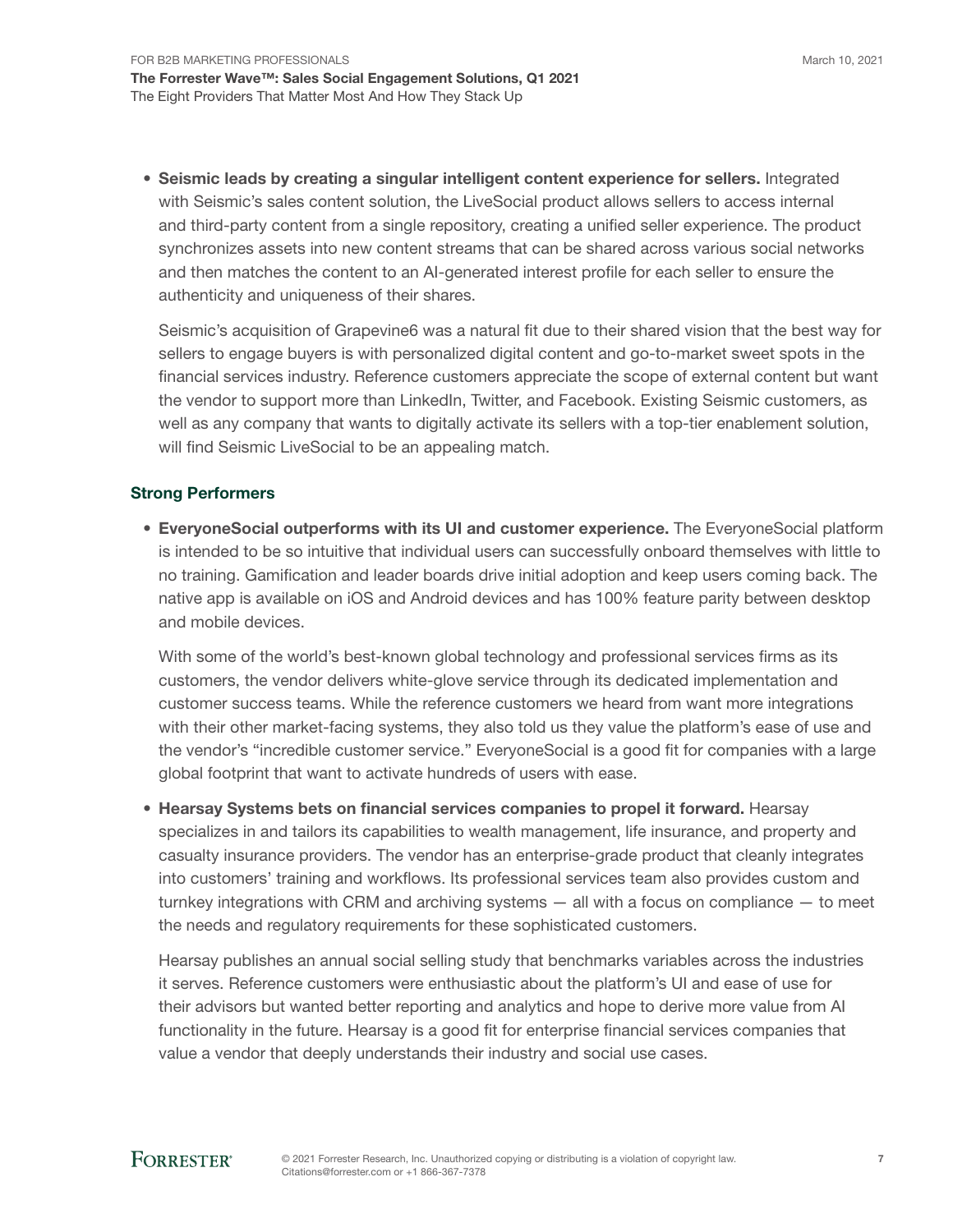• Hootsuite differentiates with its sizable ecosystem of technology partners. With more than 100 integrations into its social suite, Hootsuite has dedicated native integrations for a wide range of CRM, marketing automation, marketing analytics, and business intelligence solutions, which users can easily access from the app ecosystem within the platform. However, integrations with foundational sales enablement solutions such as sales engagement, sales readiness, and sales content are not currently available.

The vendor offers a full suite of services including strategy, product, peer-to-peer and social selling, and training that comes with a certificate upon completion of the program. While reference customers recognized the vendor for its consulting and other services, they want the platform to have a more engaging UI and were critical of the vendor's ability to support global deployments. Hootsuite is a good fit for small to medium-sized customers that want employee advocacy and seller use cases on one platform and for larger enterprises that can benefit from Hootsuite's platform scale and large ecosystem of CRM and compliance partners.

• Sociabble rewards sellers with meaningful digital and analog experiences. Sociabble has embedded an advanced gamification framework within the platform. Users can win badges and acquire points for various actions taken such as bringing other colleagues on to the platform. The vendor additionally offers meaningful external social incentives such as its Sociabble Trees program, which rewards engaged employees with real trees planted in reforestation projects.

With just more than half of its customers based in EMEA, the vendor has strong data security and holds extensive certifications in accordance with international conformity laws specific to the software industry. Reference customers recognized the vendor for its category and industry expertise but would like to see it increase integrations with a wider range of sales tools and improve its reporting capabilities. Sociabble is a good fit for midsized businesses and government agencies that value a partner with a strong European presence.

#### **Contenders**

• PostBeyond delivers an easy-to-use experience for sellers and other advocates. With its origins in employee advocacy, PostBeyond has one of the easiest-to-use platforms for sellers and nonsellers alike. While program and seller ROI remains difficult for most to pin down, the vendor has developed a PostBeyond Index Score, which aggregates data based on social usage, sharing, and engagement; enables benchmarking at the individual and organization level; and supports industry comparative analysis.

The platform can also be used for engaging and recruiting talent. Customers can track candidate content consumption and applicant form completion. Reference customers like the platform's ease of use, noting, "It takes only minutes to set up a new account." Those same reference customers would like the vendor to improve the breadth and depth of its functionality and to accelerate product innovation cycles. PostBeyond is a good fit for companies of all shapes and sizes that want to digitally activate sellers and other employees.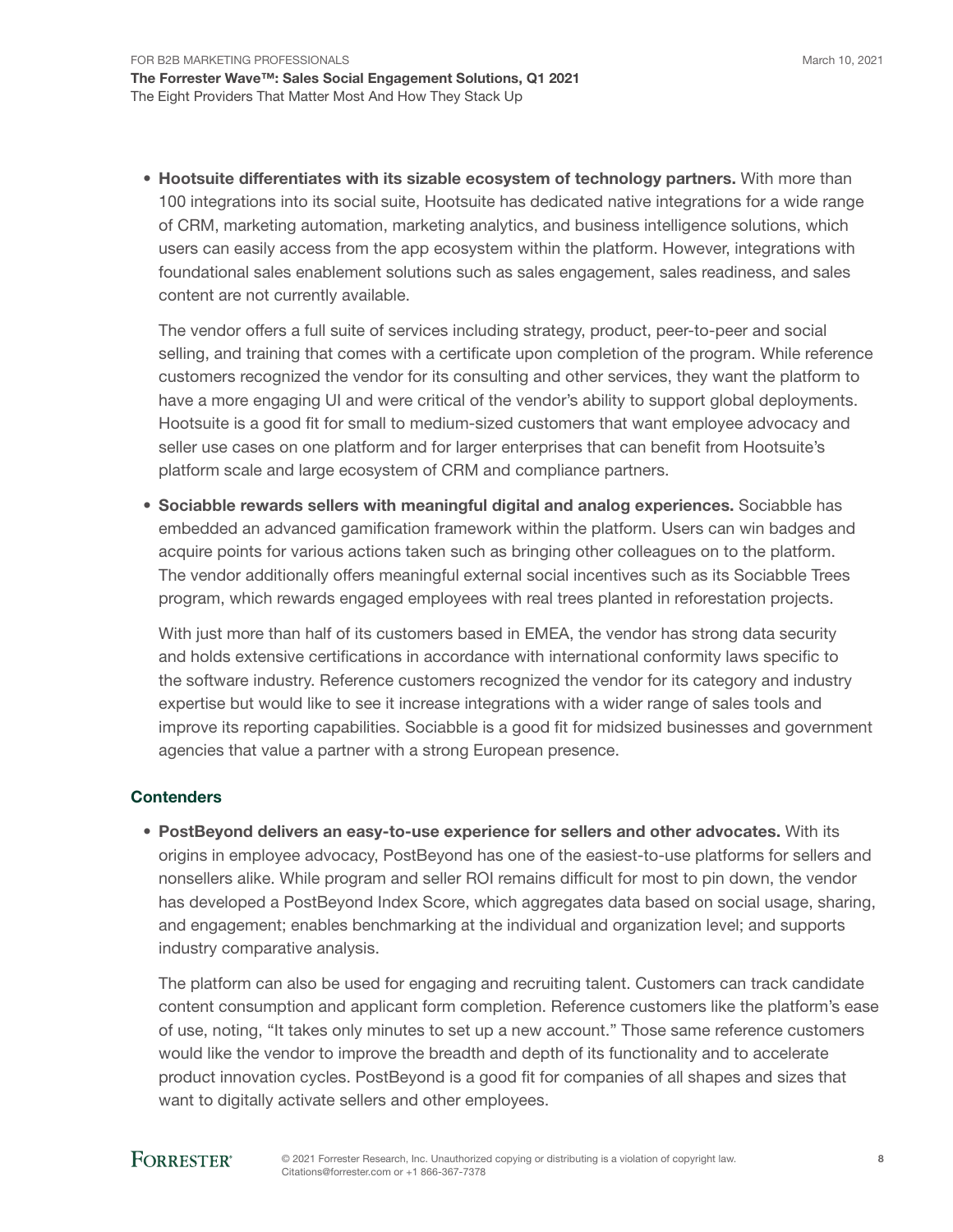March 10, 2021

• Sprout Social provides baseline capabilities for sellers and other advocates. Bambu customers are typically first-time users of sales social engagement software and the vendor's goal is to provide those customers' sellers and other users with a straightforward advocacy tool. While the tool minimizes friction for sellers new to social, it is missing some basic features such as the ability to provide sellers with automated and AI-generated content and timing recommendations.

The vendor believes its typical small to medium-sized business customers do not have significant compliance requirements. As such, it does not provide those capabilities natively or through external partners. While reference customers described the vendor as a great partner, they also cited the lack of integrations with other large B2B marketing technology solutions and the inability to share video content through Bambu as problematic. Bambu is a good fit for existing and new Sprout customers that want to tie in sales social engagement with traditional organic publishing and customer response features integral to the suite.

### Evaluation Overview

We evaluated vendors against 38 criteria, which we grouped into three high-level categories:

- Current offering. Each vendor's position on the vertical axis of the Forrester Wave graphic indicates the strength of its current offering. Key criteria for these solutions include technology integration; channels, blogs, and messaging; content; AI and machine learning; reporting and analytics; measurement and ROI; user experience; security and privacy; and services.
- Strategy. Placement on the horizontal axis indicates the strength of the vendors' strategies. We evaluated product vision, execution and product roadmap, performance, customer support and global deployment, commercial model, and category vision.
- Market presence. Represented by the size of the markers on the graphic, our market presence scores reflect each vendor's revenue and customers.

#### Vendor Inclusion Criteria

Forrester included eight vendors in the assessment: EveryoneSocial, Hearsay Systems, Hootsuite, PostBeyond, Seismic, Sociabble, Sprinklr, and Sprout Social. Each of these vendors has:

- Revenue minimums. Each of the vendors evaluated in this research has at least \$3 million in revenue derived from the sales social engagement product evaluated.
- Received Forrester client interest. Forrester clients have expressed interest in learning more about evaluated vendors, have asked questions about the category frequently, or have evaluated vendors as part of inquiry, advisory, and consulting.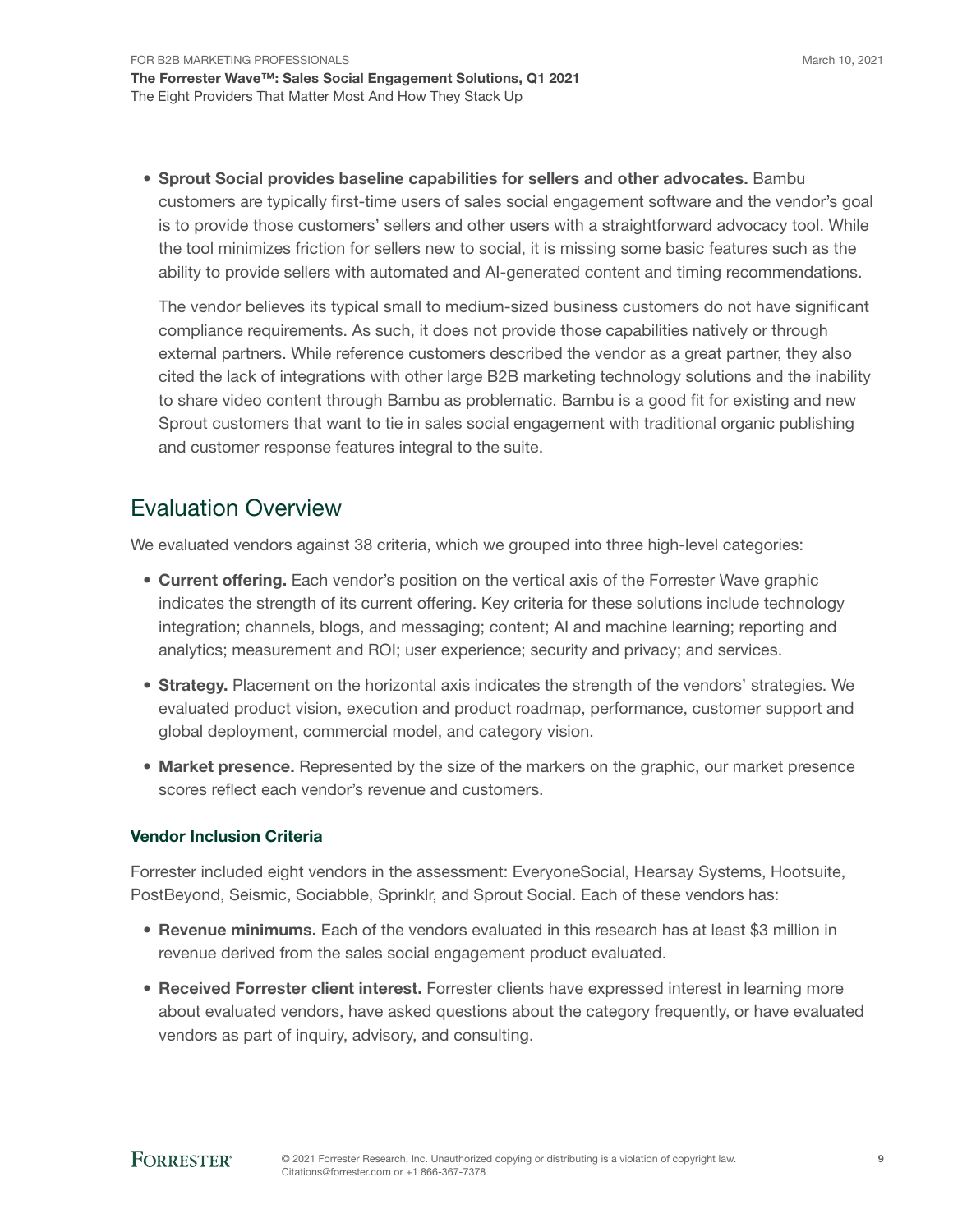### Engage With An Analyst

Gain greater confidence in your decisions by working with Forrester thought leaders to apply our research to your specific business and technology initiatives.

#### Analyst Inquiry

To help you put research into practice, connect with an analyst to discuss your questions in a 30-minute phone session — or opt for a response via email.

#### Analyst Advisory

Translate research into action by working with an analyst on a specific engagement in the form of custom strategy sessions, workshops, or speeches.

#### [Learn more.](https://www.forrester.com/events?N=10006+5025) The same control of the Learn more. The control of the Learn more.

Webinar

Join our online sessions on the latest research affecting your business. Each call includes analyst Q&A and slides and is available on-demand.



[Forrester's research apps for iOS and Android.](http://www.forrester.com/app) Stay ahead of your competition no matter where you are.

### Supplemental Material

#### Online Resource

We publish all our Forrester Wave scores and weightings in an Excel file that provides detailed product evaluations and customizable rankings; download this tool by clicking the link at the beginning of this report on Forrester.com. We intend these scores and default weightings to serve only as a starting point and encourage readers to adapt the weightings to fit their individual needs.

#### The Forrester Wave Methodology

A Forrester Wave is a guide for buyers considering their purchasing options in a technology marketplace. To offer an equitable process for all participants, Forrester follows [The Forrester Wave™](https://www.forrester.com/marketing/policies/forrester-wave-methodology.html)  [Methodology Guide](https://www.forrester.com/marketing/policies/forrester-wave-methodology.html) to evaluate participating vendors.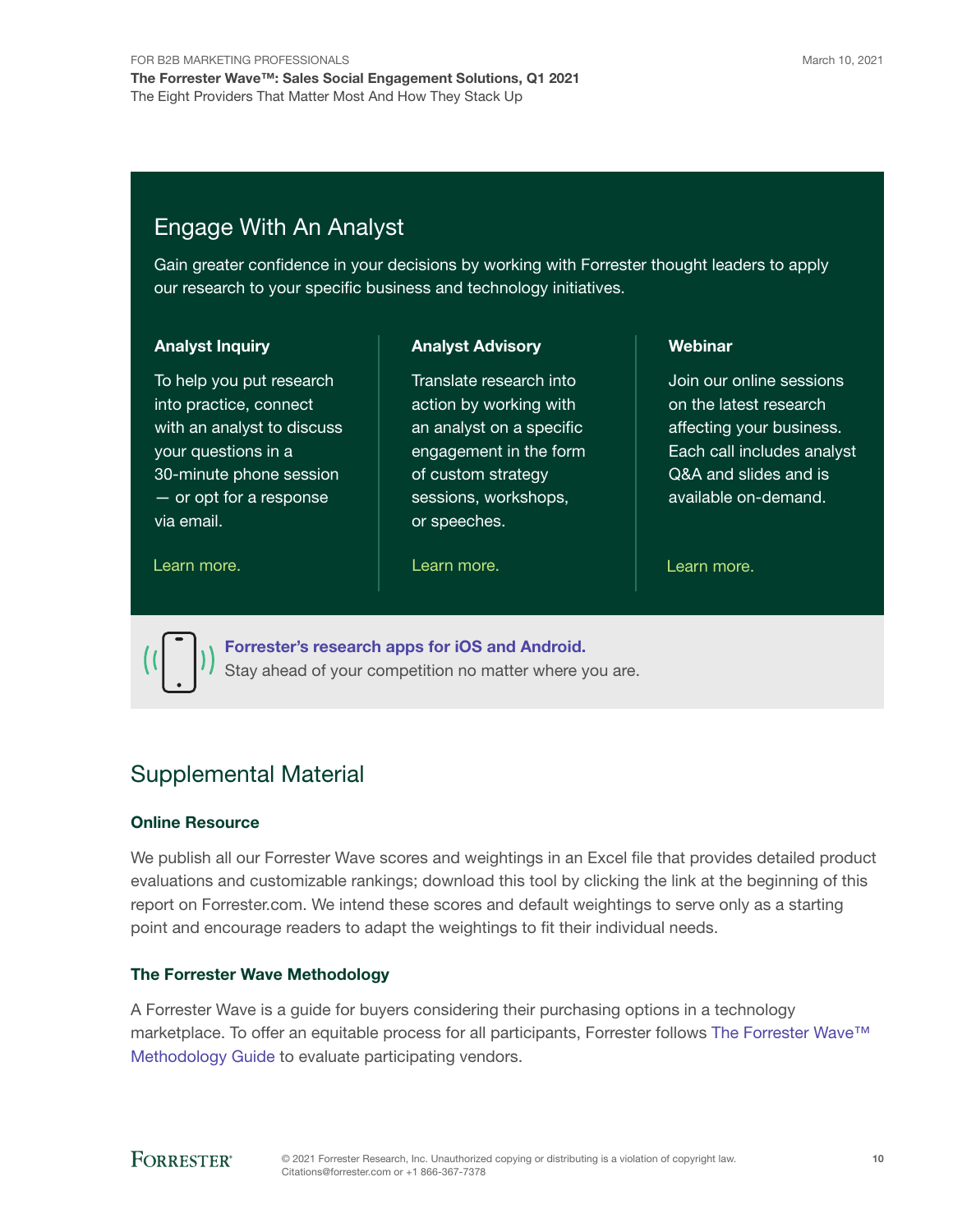In our review, we conduct primary research to develop a list of vendors to consider for the evaluation. From that initial pool of vendors, we narrow our final list based on the inclusion criteria. We then gather details of product and strategy through a detailed questionnaire, demos/briefings, and customer reference surveys/interviews. We use those inputs, along with the analyst's experience and expertise in the marketplace, to score vendors, using a relative rating system that compares each vendor against the others in the evaluation.

We include the Forrester Wave publishing date (quarter and year) clearly in the title of each Forrester Wave report. We evaluated the vendors participating in this Forrester Wave using materials they provided to us by November 20, 2020, and did not allow additional information after that point. We encourage readers to evaluate how the market and vendor offerings change over time.

In accordance with [The Forrester Wave™ and New Wave™ Vendor Review Policy](https://www.forrester.com/marketing/policies/wave-vendor-review-policy.html), Forrester asks vendors to review our findings prior to publishing to check for accuracy. Vendors marked as nonparticipating vendors in the Forrester Wave graphic met our defined inclusion criteria but declined to participate in or contributed only partially to the evaluation. We score these vendors in accordance with [The Forrester Wave™ And The Forrester New Wave™ Nonparticipating And Incomplete](https://www.forrester.com/marketing/policies/wave-vendor-nonparticipation-policy.html)  [Participation Vendor Policy](https://www.forrester.com/marketing/policies/wave-vendor-nonparticipation-policy.html) and publish their positioning along with those of the participating vendors.

#### Integrity Policy

We conduct all our research, including Forrester Wave evaluations, in accordance with the Integrity [Policy](http://www.forrester.com/marketing/policies/integrity-policy.html) posted on our website.